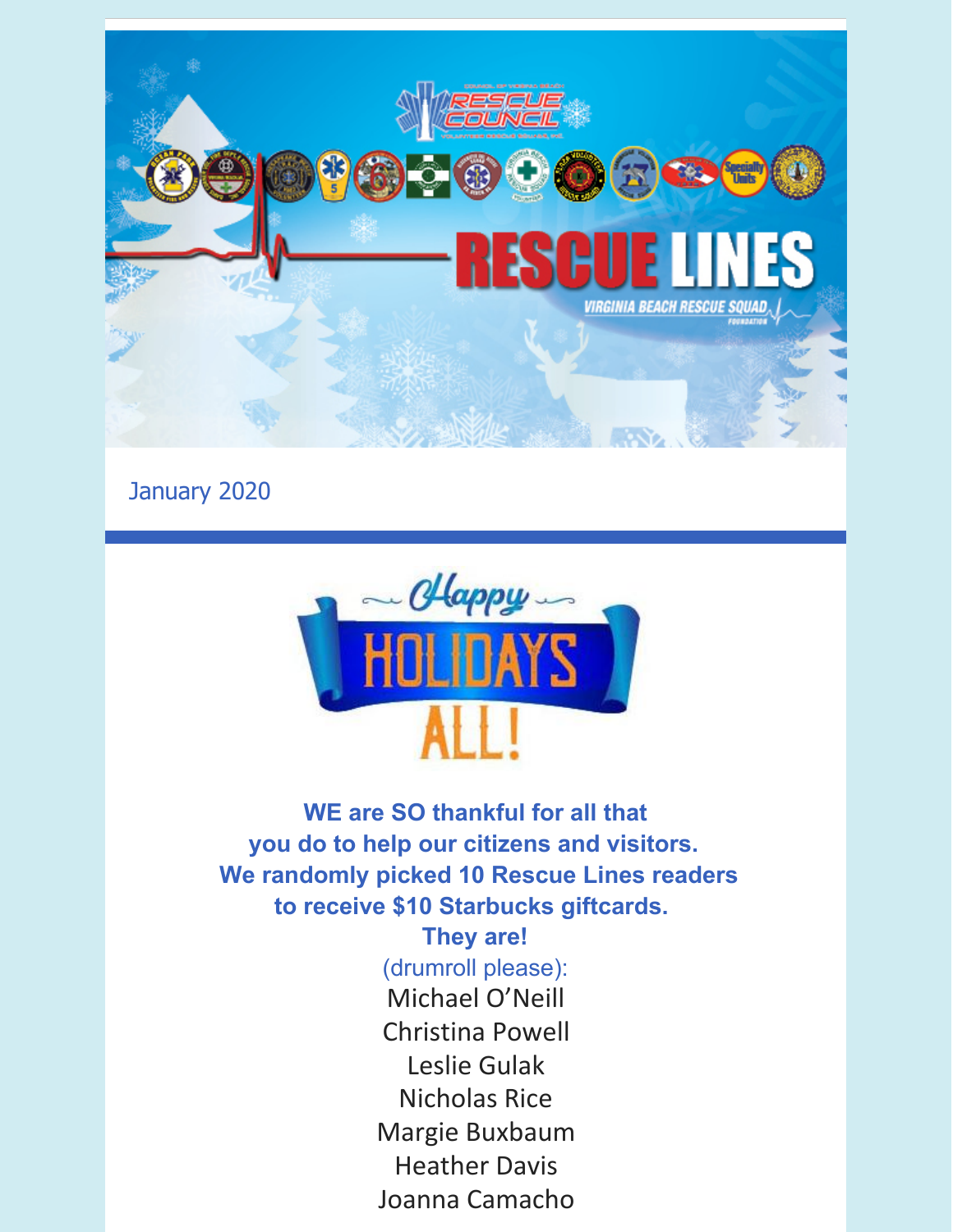## Nicole Butler Branan Roughgarden Daniel Haug

Stay tuned! We'll be in touch with you 10 soon to mail your giftcards to you ASAP!

# **Tell your holiday story and WIN!**

Provide your most memorable rescue story from the holidays (keeping in mind privacy of patients) We'll post them in future editions of Rescue Lines – we'll randomly select 5 respondents to receive 5 special gift cards with a \$25 or higher value! Please limit stories to 2-3 paragraphs. Email your entry to:

**[mmclean@vbrescuefoundation.org](mailto:mmclean@vbrescuefoundation.org)** by January 20. Winners will be contacted and announced in the February RESCUE LINES!

# **THE LANGHORNE & PULLEY MEMORIAL 2020 SCHOLARSHIP FUND ANNOUNCEMENT**

The 2020 Virginia Beach Rescue Squad Foundation Scholarship Process is now open. The deadline is January 15, 2020. **ONLINE [APPLICATION](https://vbrescuefoundation.org/awards-grants-scholarships/scholarship-program/)**

The Virginia Beach Rescue Squad Foundation is now accepting nominations for the 2019 Gilpin Award. The deadline is January 15, 2020. Nominations for the 2019 Gilpin Service Award are now open! The Virginia Gilpin Distinguished Service Award is presented to an individual whose outstanding actions and activities have helped to strengthen and enhance the Volunteer Rescue Squad System of Virginia Beach. Submissions due no later than January 15, 2020.

## **ONLINE [APPLICATION](https://vbrescuefoundation.org/awards-grants-scholarships/gilpin-service-award/)**

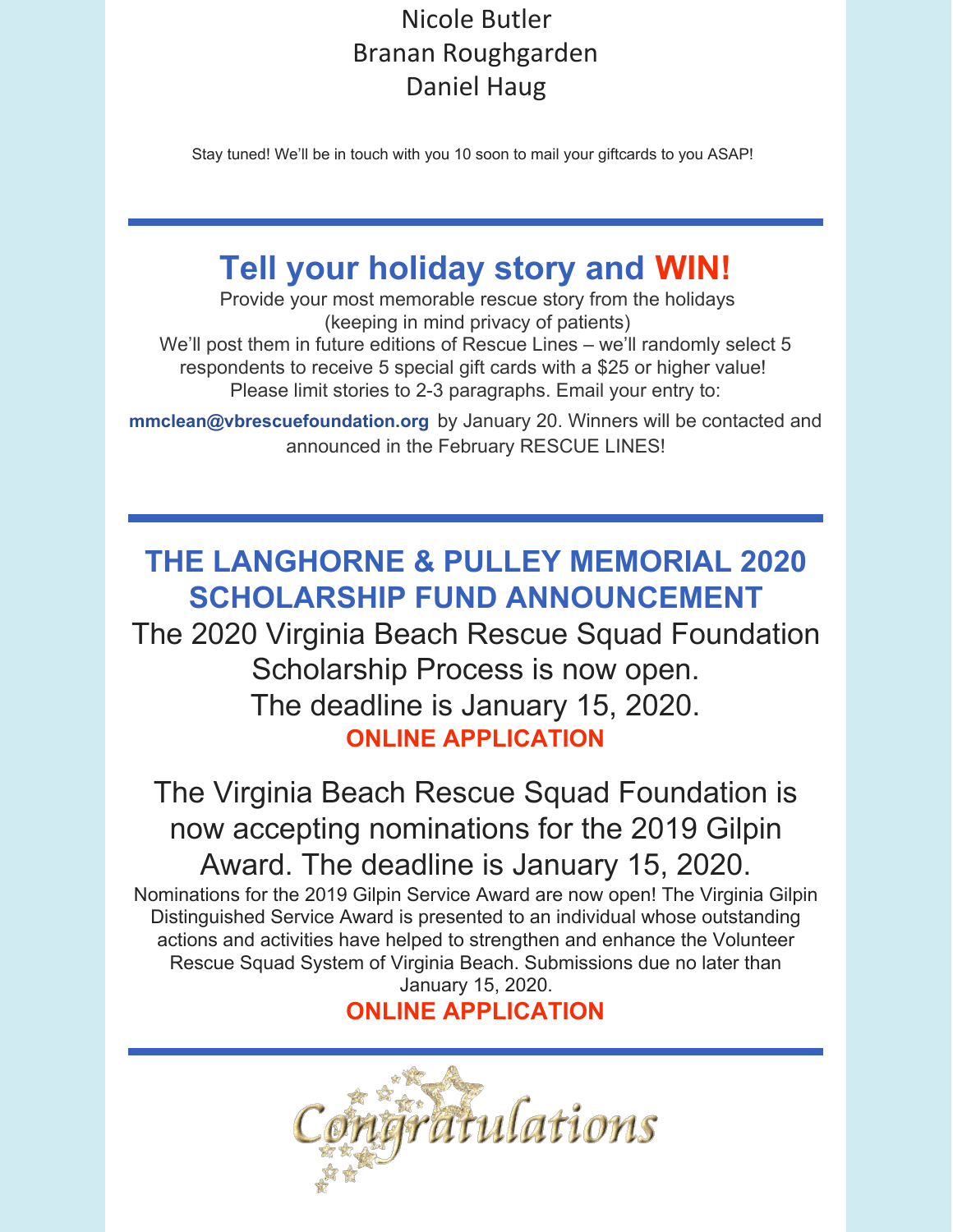Between the dates of November 25, 2019 and December 30, 2019 the following individuals have advanced to the current EMT Certification Level:

#### **EMT-PRSI**

Renaud, Jessica

#### **EMT-B**

Adams, Andrew Arenas, Andrei Ball, Phillip Fiorillo,Michael Lain, Helena Lindhome, Peter Lucas, John MacCuish, Bryan Miller, Jeffrey Miller, Lorin Sanchez, Jasmine Warren, Megan Westmoreland, Emily

#### **BLS Intern**

Ahmadi, Laura Blackmon, Tianna Cotter, Kevin Decastilla, Grant Disanto, Giulia Fulton, Cody Gott, David Jacobson, Adina Johnston, Alexander Jones-Toon, Jennifer Mager, Robert Maisonave, Amelia Natour, Sadika O'Donnell, Meghan Pina, Lynette Renesis, Jerry Rerras, Benjamin Simon, Bryan Strouse, Sunder Tembreull, Andrea Turner, Brianna Ulysse, Natalie Valles Bravo, Angel Velentin, Rosemary Wireman, Sean

#### **Student**

Avery, Megan Carpenter, Stacey Cooper, Carly Dias, Nathaniel Dooren, Kim Golden, Robert Grabarczyk, Dulcie Green, Karenia Harrell, Madison Hill, Parker Hodges, Stephanie Howe, Tyler Hurst, Michael Hutchins, Devin Jackson, Danny John, Kirsten Johnson, Kimberly Johnston, Jazmine Kelsey, Chase Land, Aaron Lyle, Kurtis Lyles, Kevin McCavitt, Nicole Palmer, Kimberly Prater, Jessica Reaves-Bey, Larry Riley, Alexis Sampson, Jarena Sanchez, Jordan Singh, Daniel Smith, Michael Cameron Temple, Lauren Thresher, Candie Turner, Da'Trell Turner, Rico Walker, Venesa Worley Katherine

## QUICK LINK TO YOUR WEEKLY UPDATES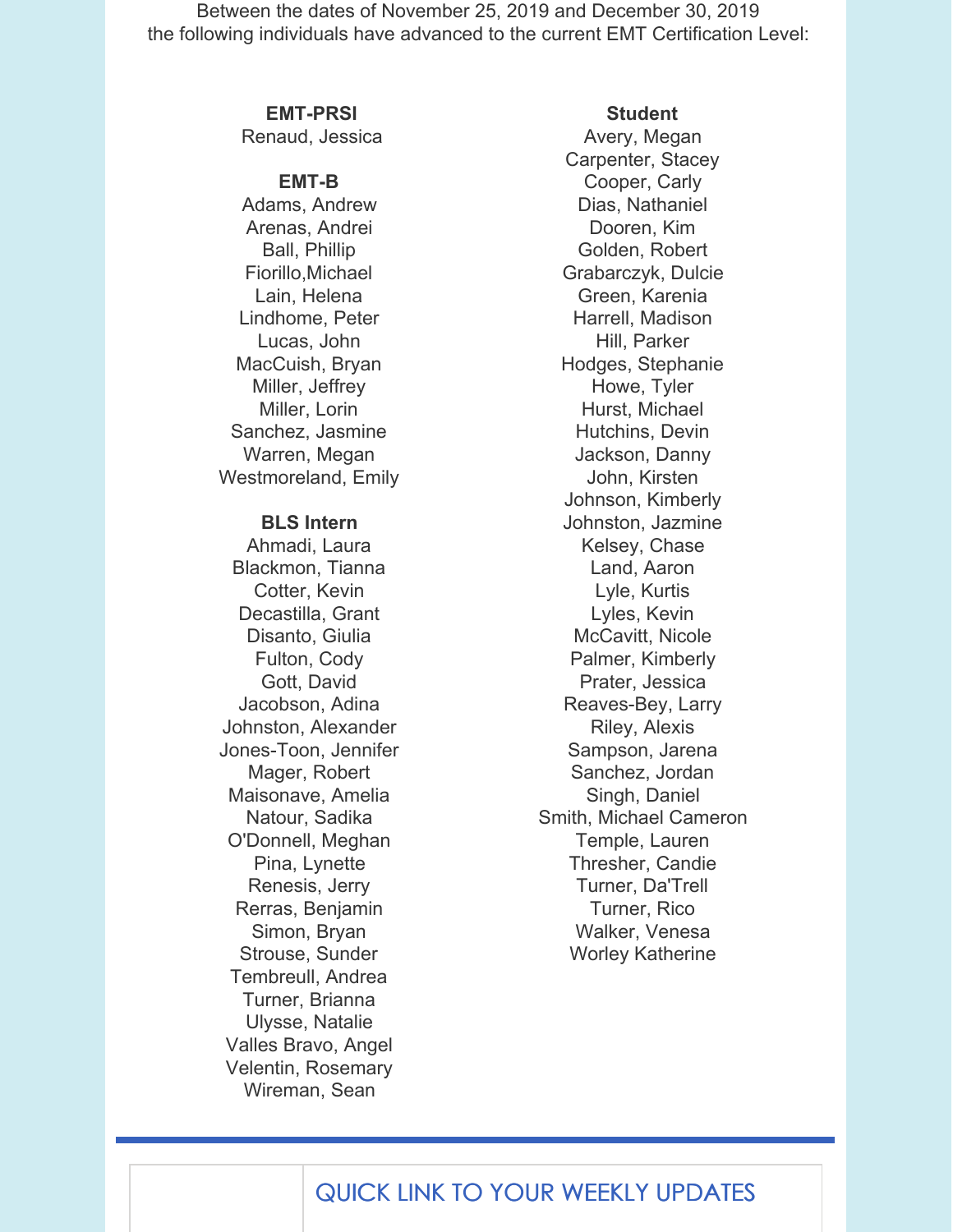

Your VBEMS Updates can be accessed at any time by visiting**[HERE](https://www.vbems.com/providers/newsletter/)**

### **We would LOVE your newsletter contributions!**

**Do you have events to share on our future calendar? Have an idea for a story? Questions? Compliments? Other input? Contact us! [vbrescuecouncil.org/submission](http://www.vbrescuecouncil.org/submission)**

*Rescue Lines* is sent directly to your email on a monthly basis. On a quarterly basis, stories from *Rescue Lines* will be included in a downloadable PDF version which can be printed and shared or sent digitally to donors, family and friends. Printed copies of the quarterly version can be requested free of charge from EMS; contact VBEMS at **[RescueLines@vbrescuecouncil.org](mailto:RescueLines@vbrescuecouncil.org)** for guidelines, requests and further details. Every month, *Rescue Lines* features a special offer or giveaway for rescue personnel, so be certain to open it.

We hope you will read, enjoy and contribute to your newsletter.

# **\$100 Gift Card WINNER!** Rachel Nicole Kent

#### **------------------**

**Just for being a part of this group you will be automatically entered into a drawing each month! Be sure to check every newsletter for all the news you need to know and to see if you are the lucky WINNER!**

If you are the winner, contact Mary-Ellen McLean, Program Officer, VBRSF, Phone number: (757) 437-4830 or email

#### address: **[mmclean@vbrescuefoundation.org](mailto:mmclean@vbrescuefoundation.org)**

to collect your prize!

Members are eligible to win each month, but can only be a prize winner once per year.

Newsletter approved by